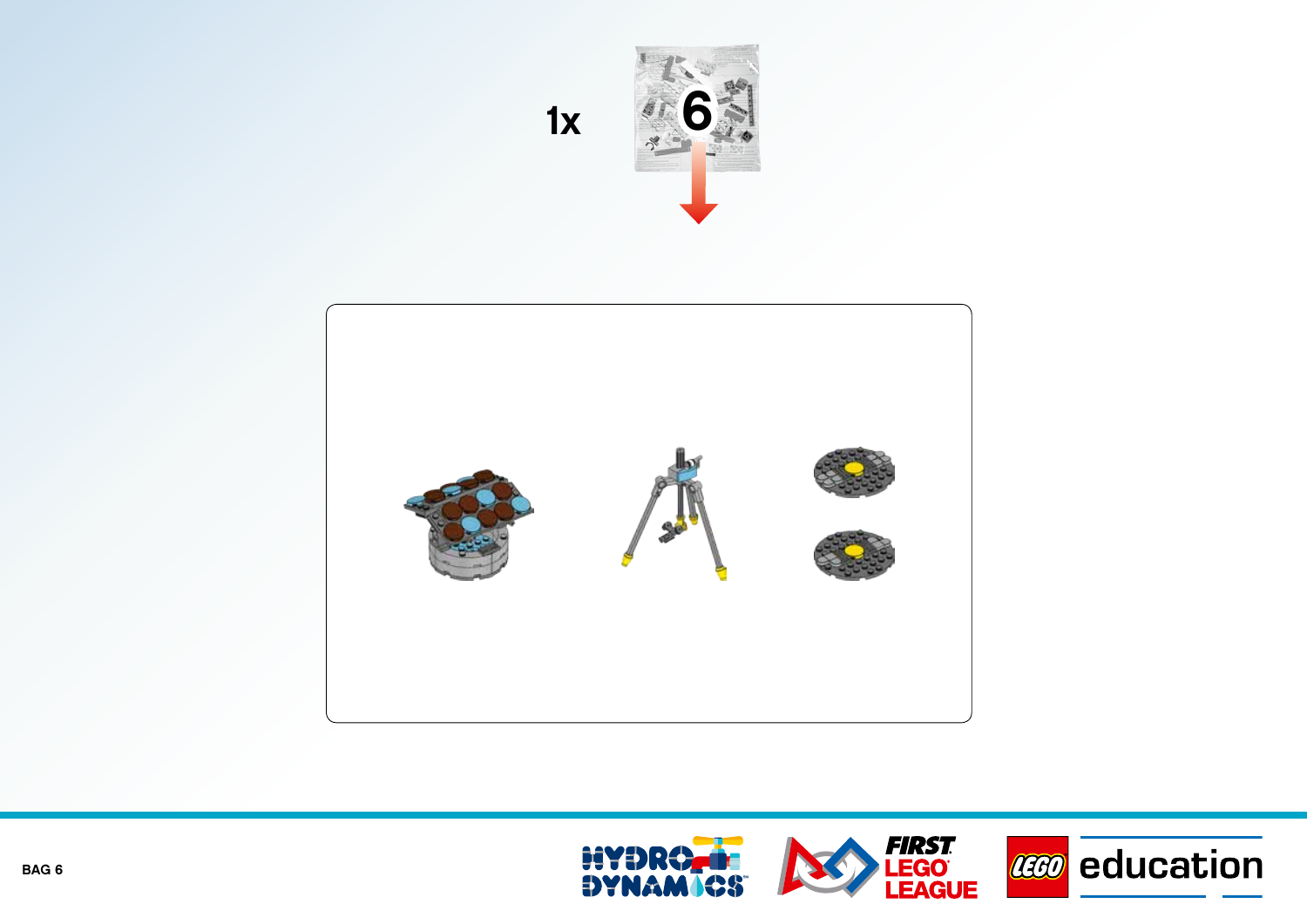









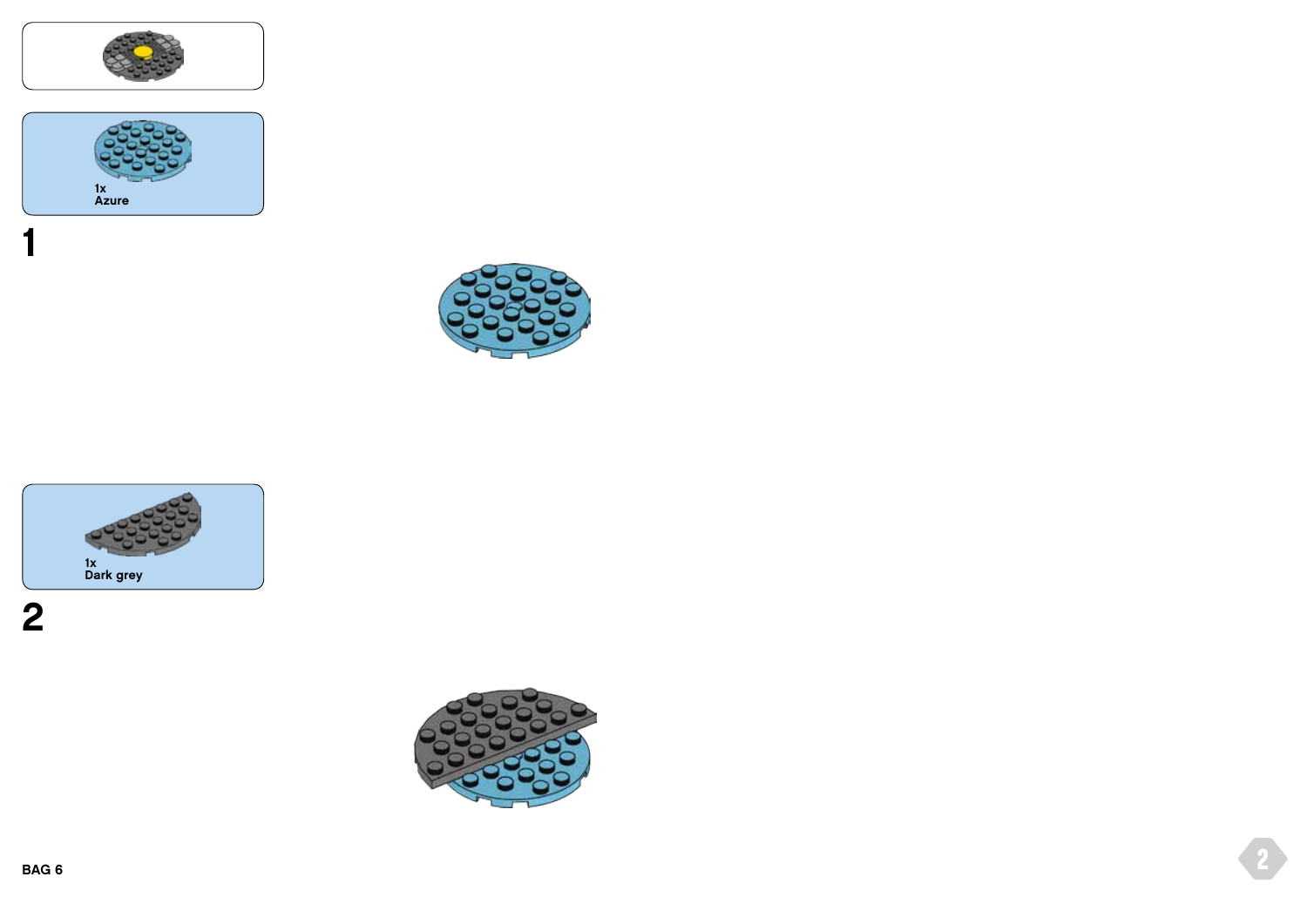







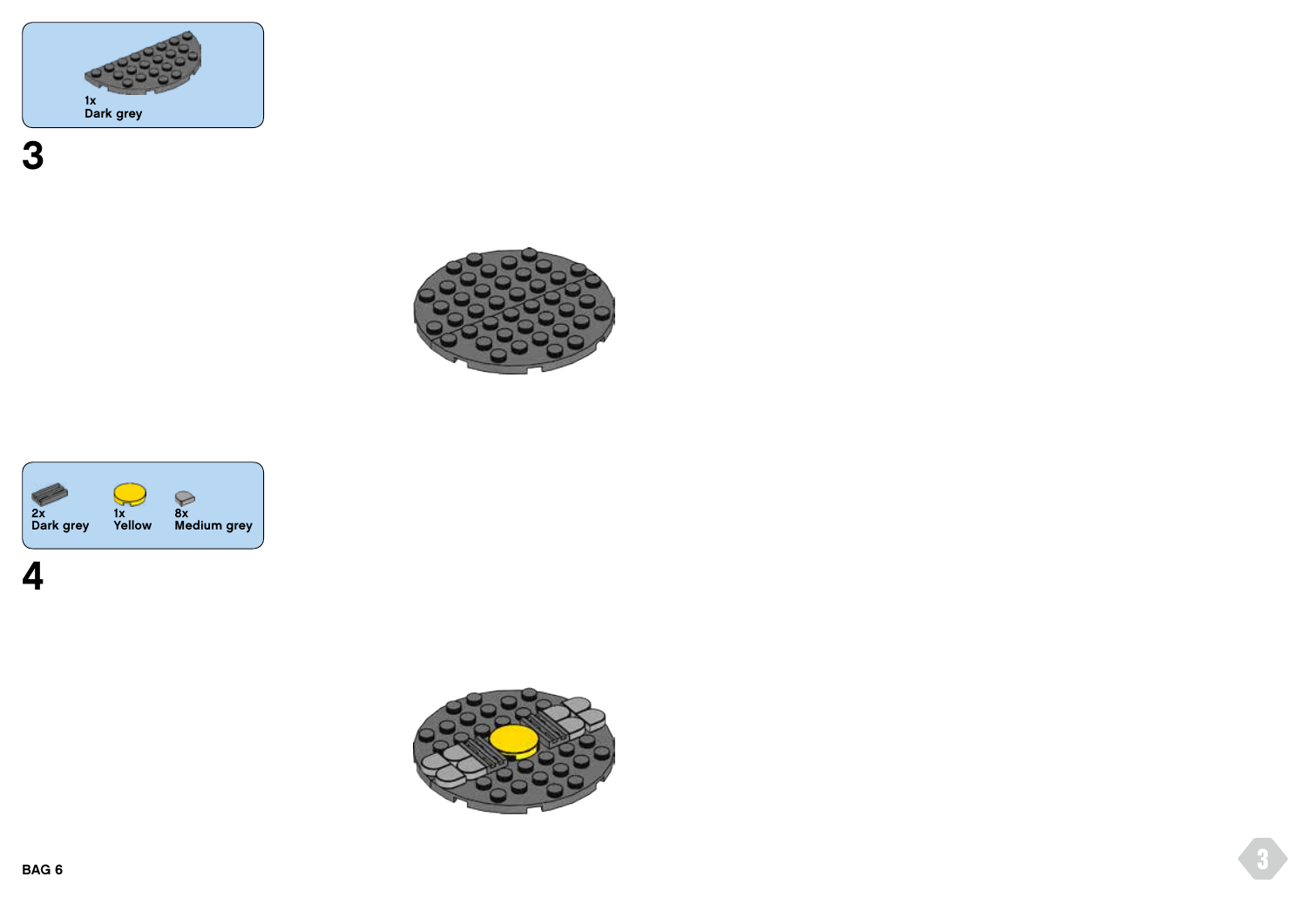











**4**

**BAG 6**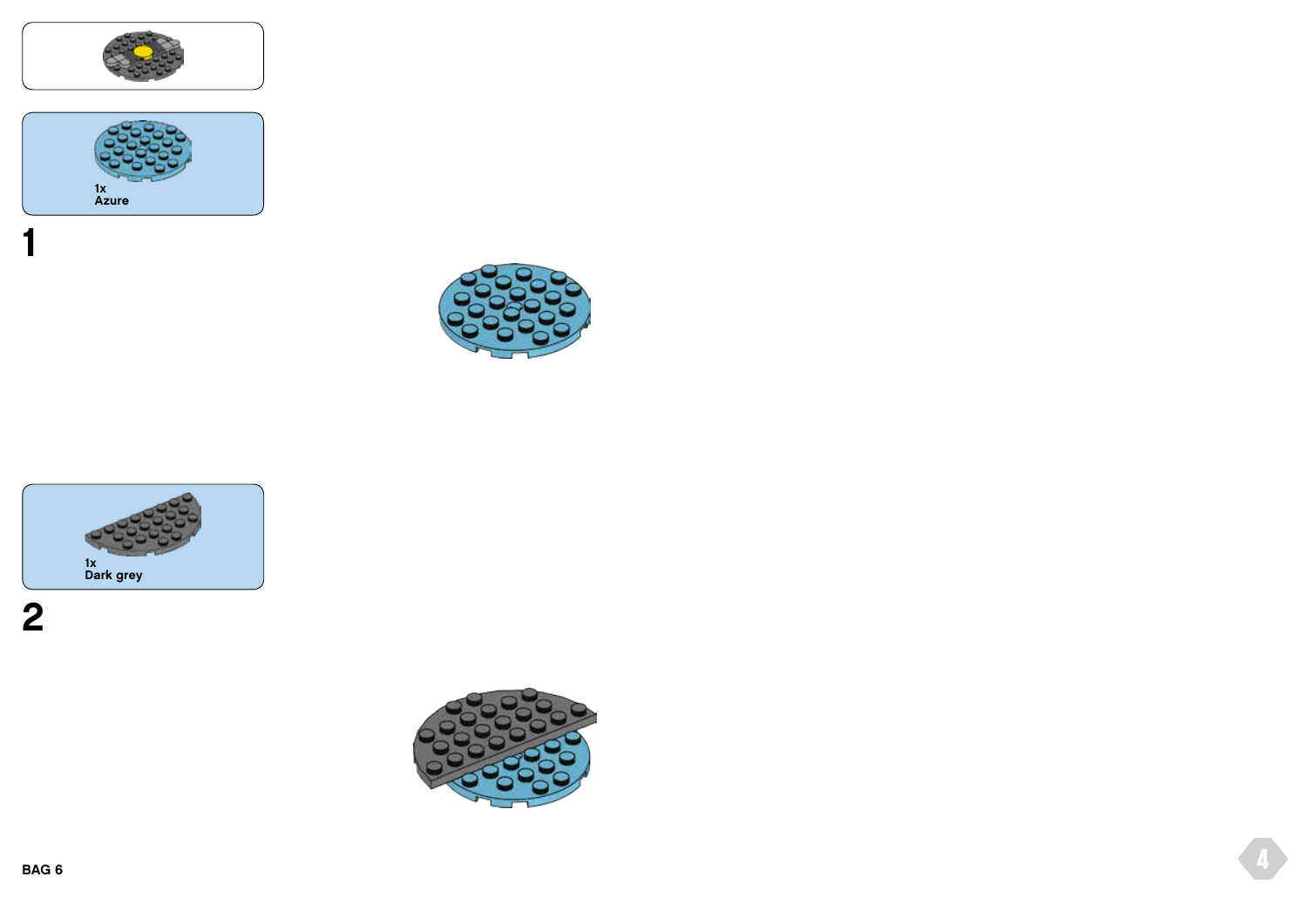







**BAG 6**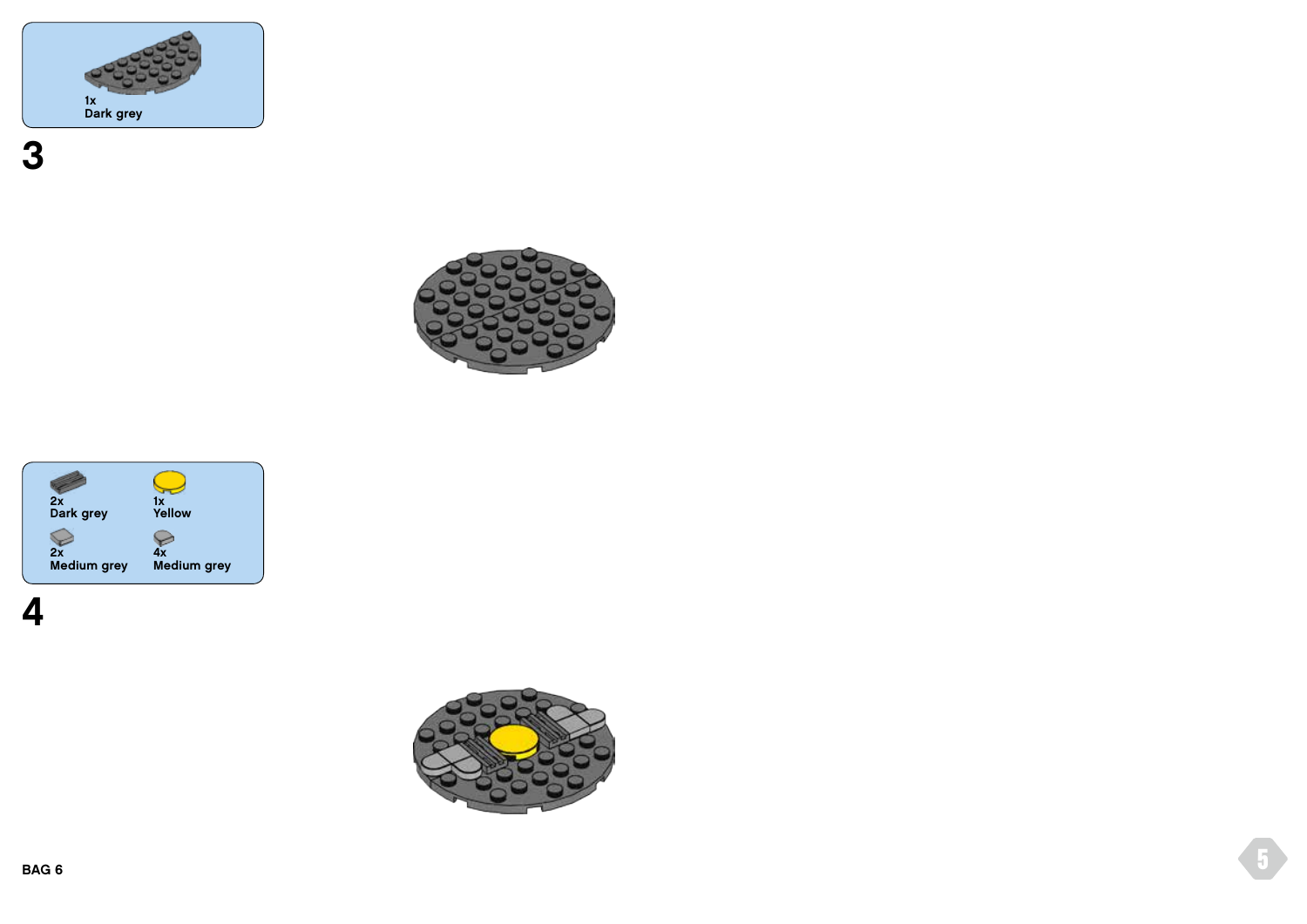



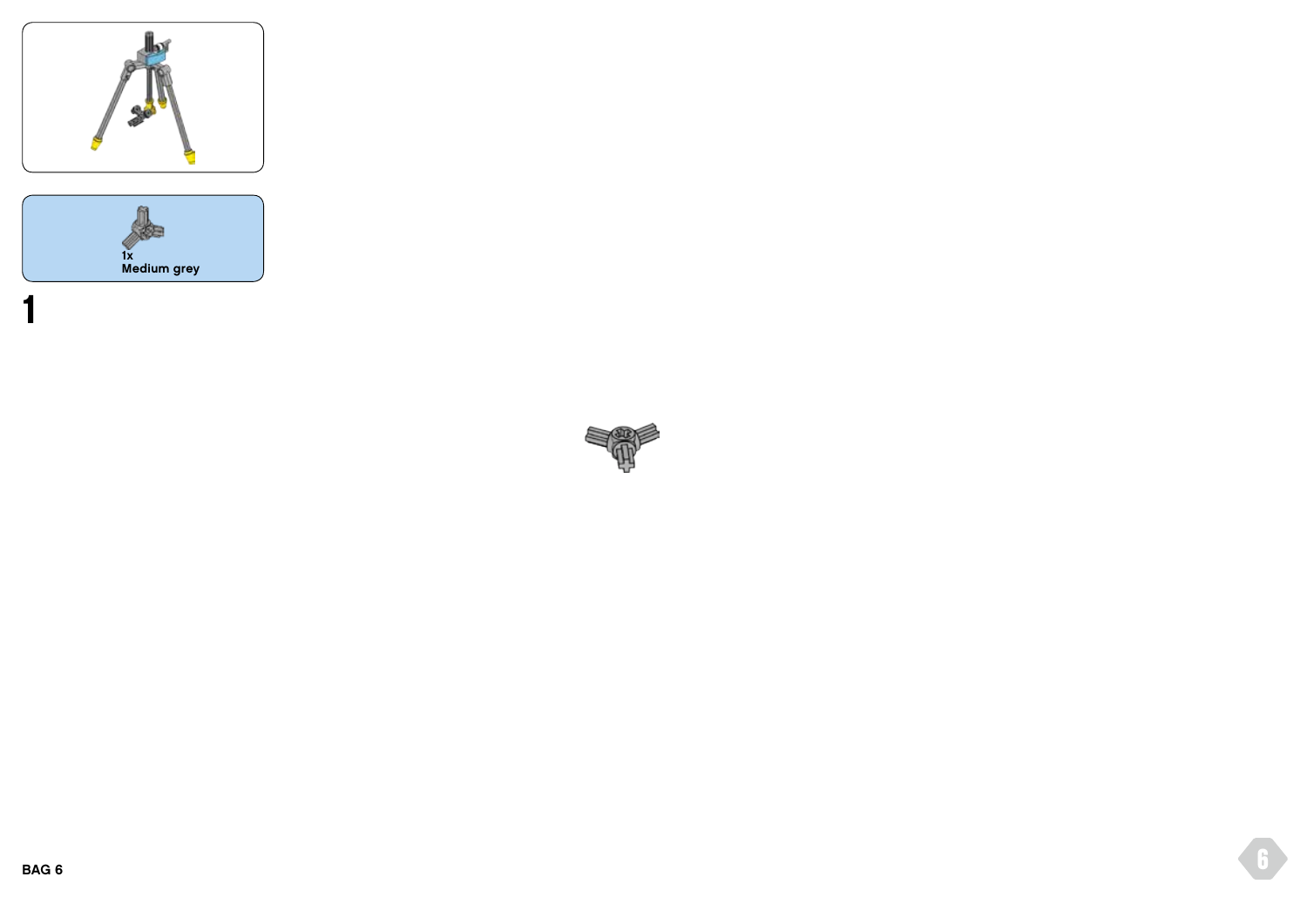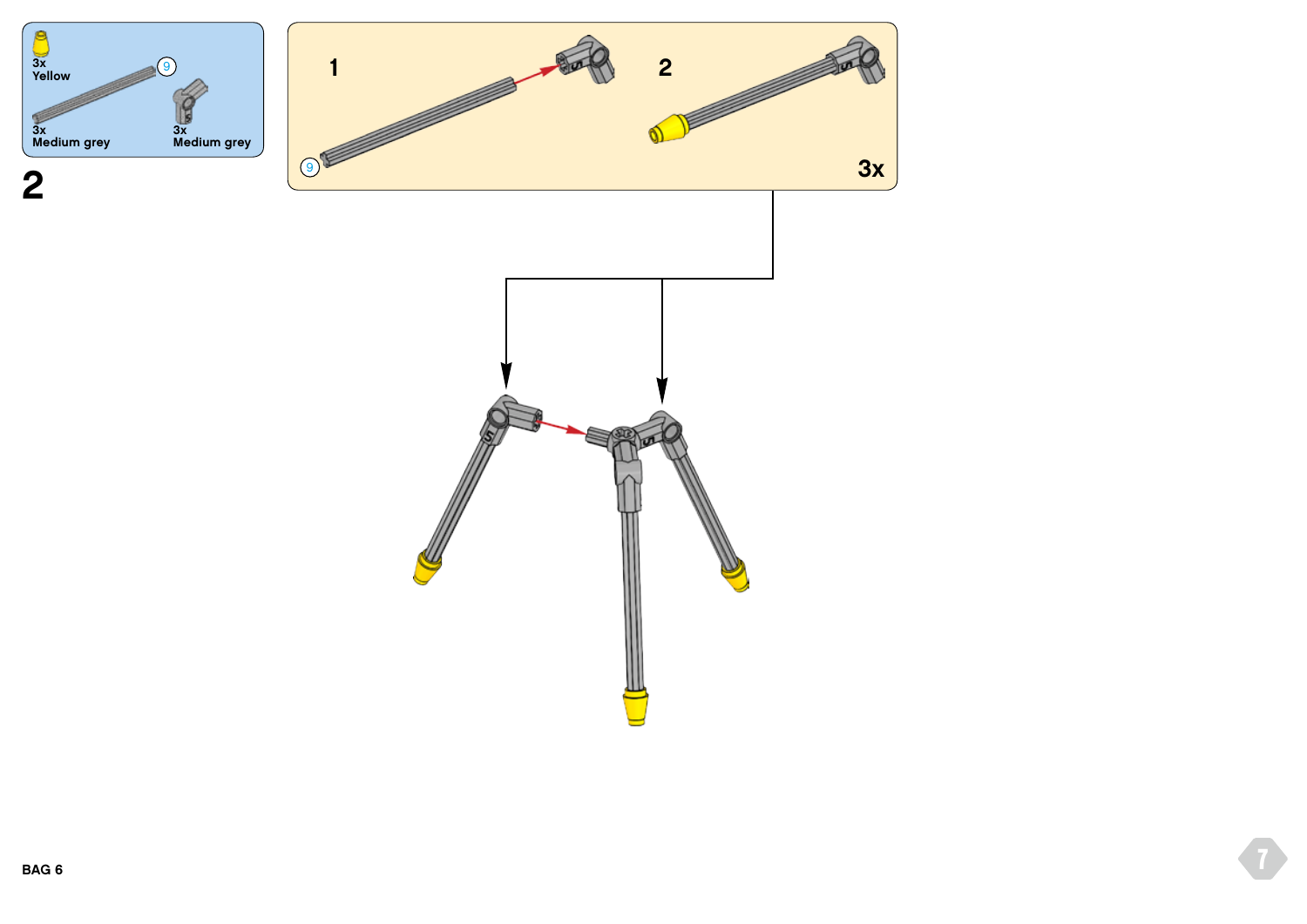



SP





**BAG 6**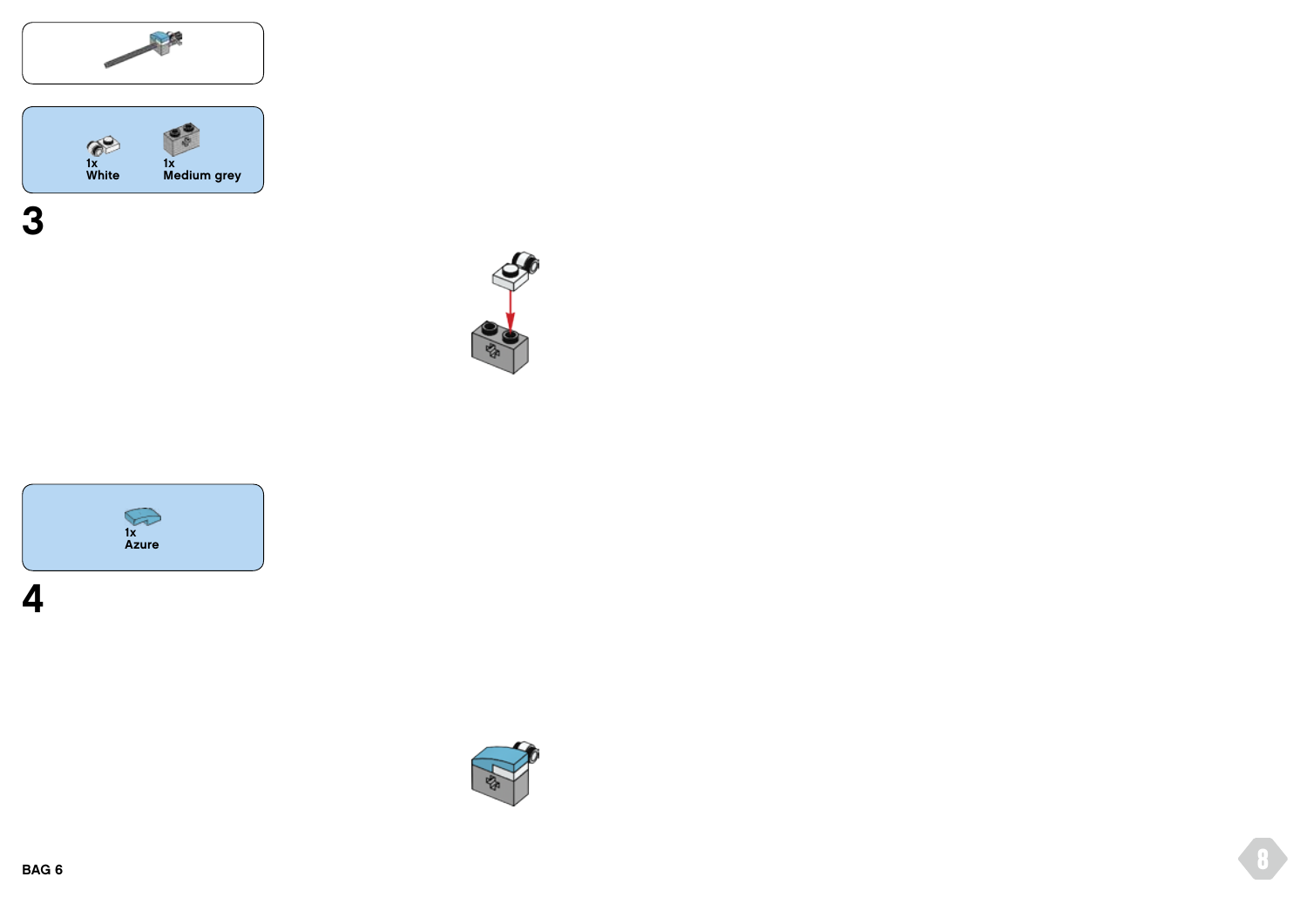





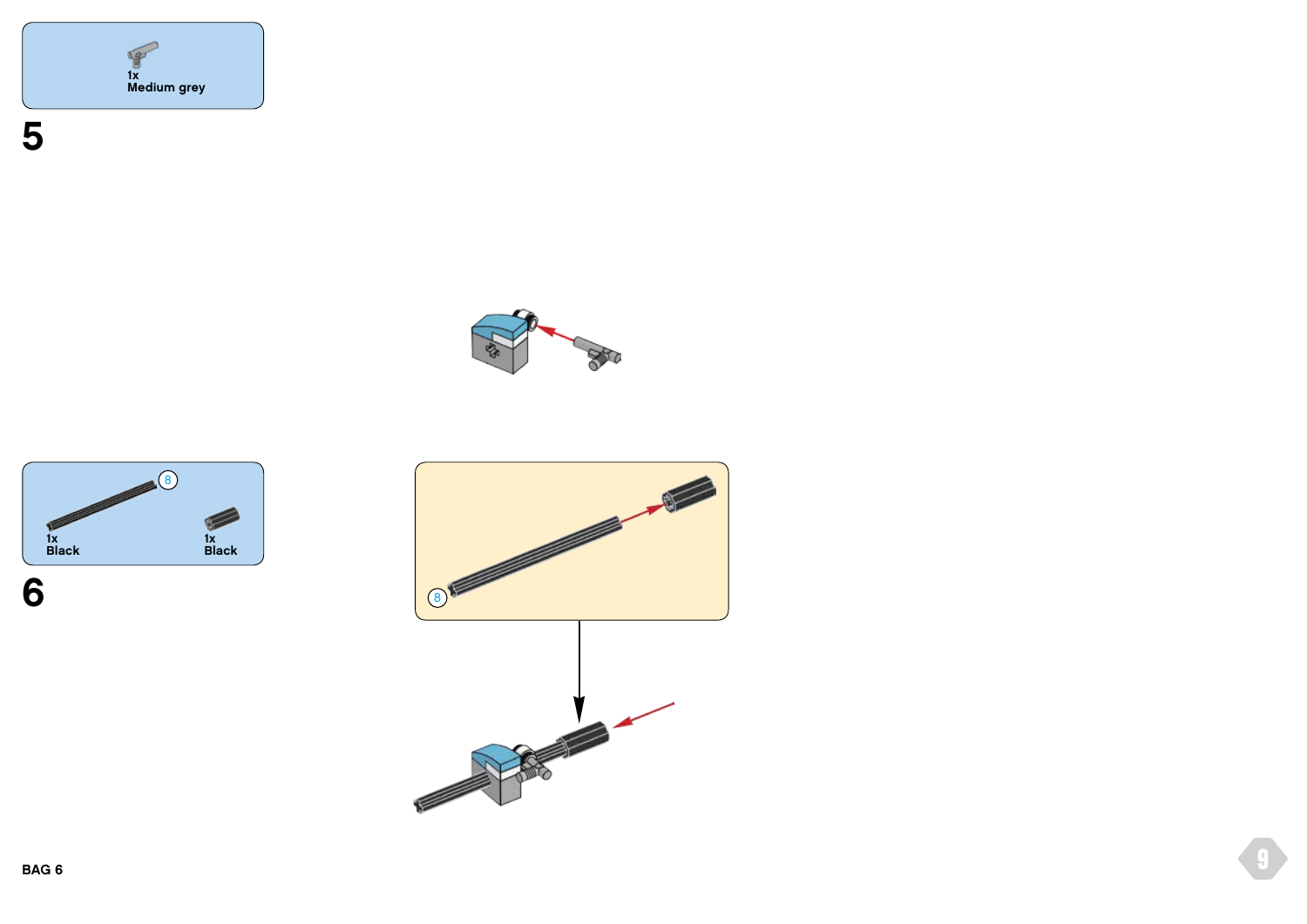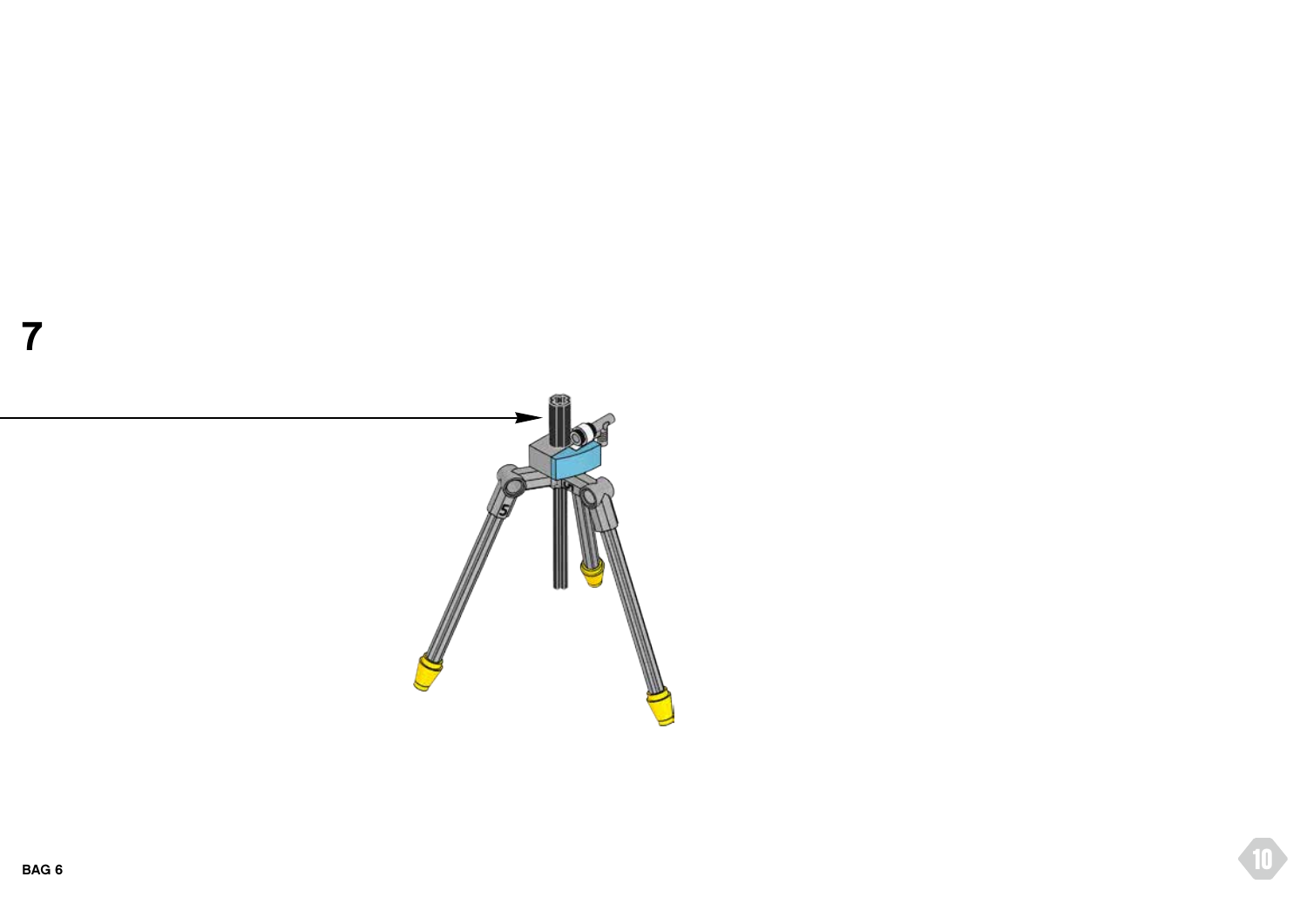

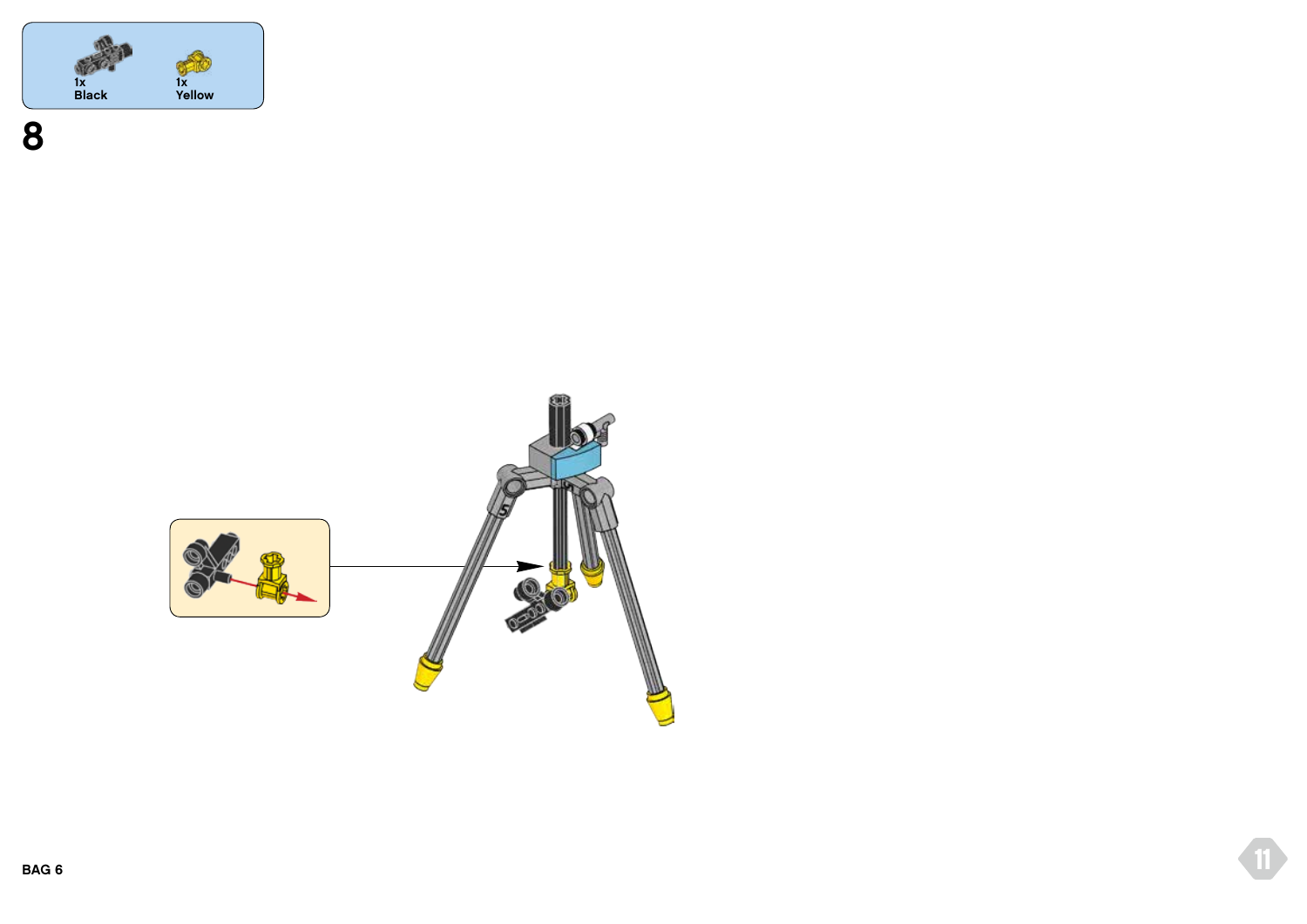







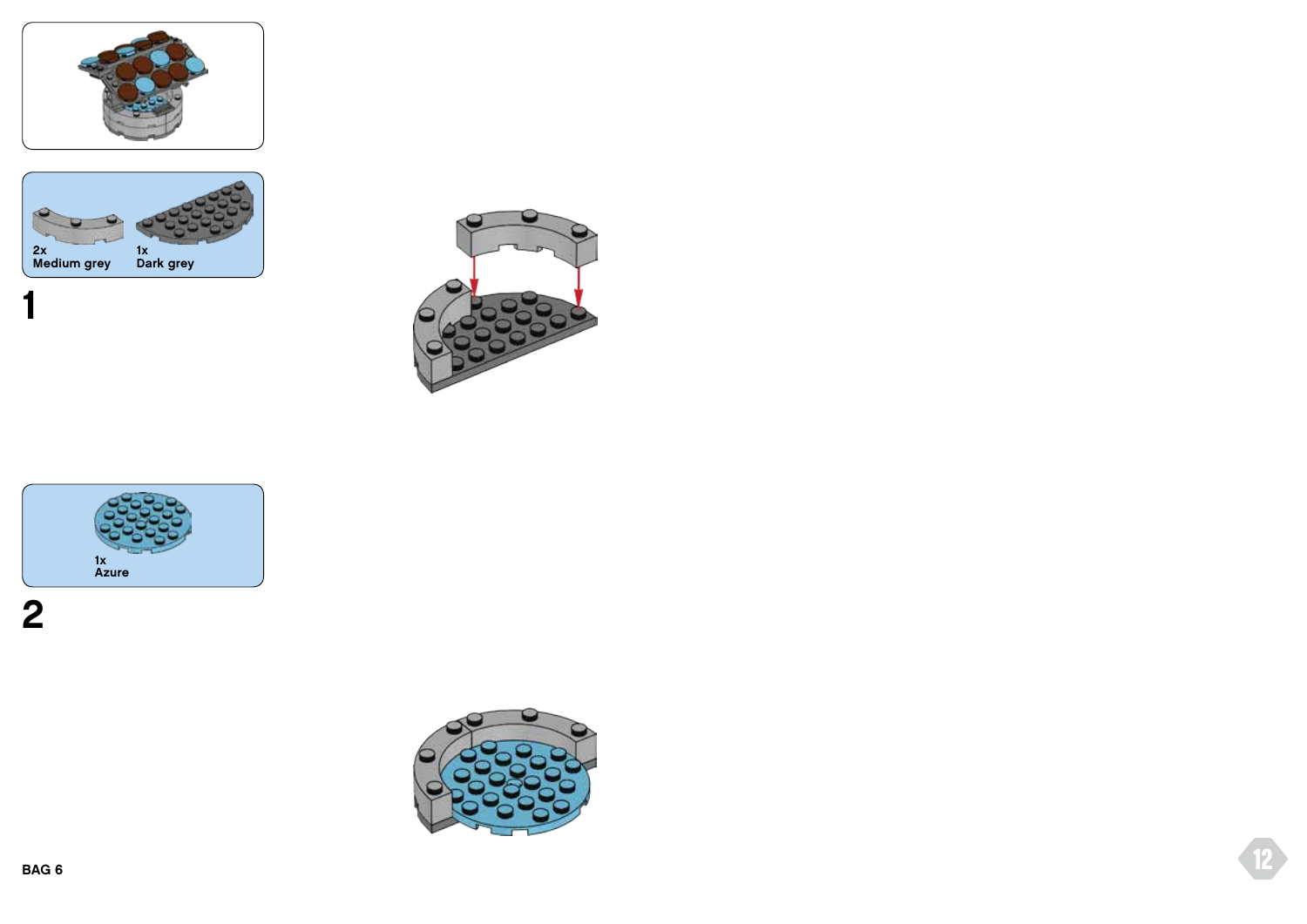





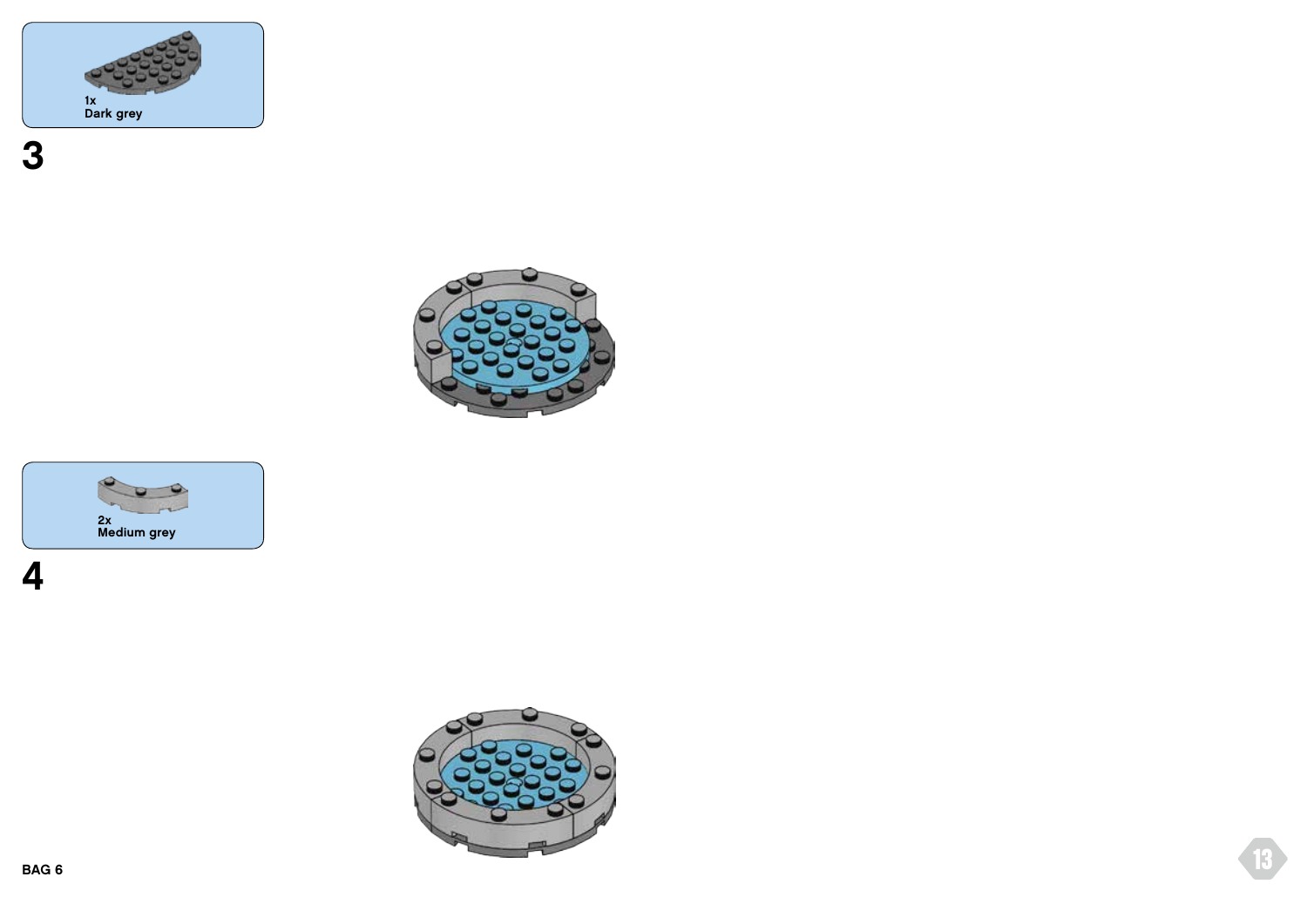







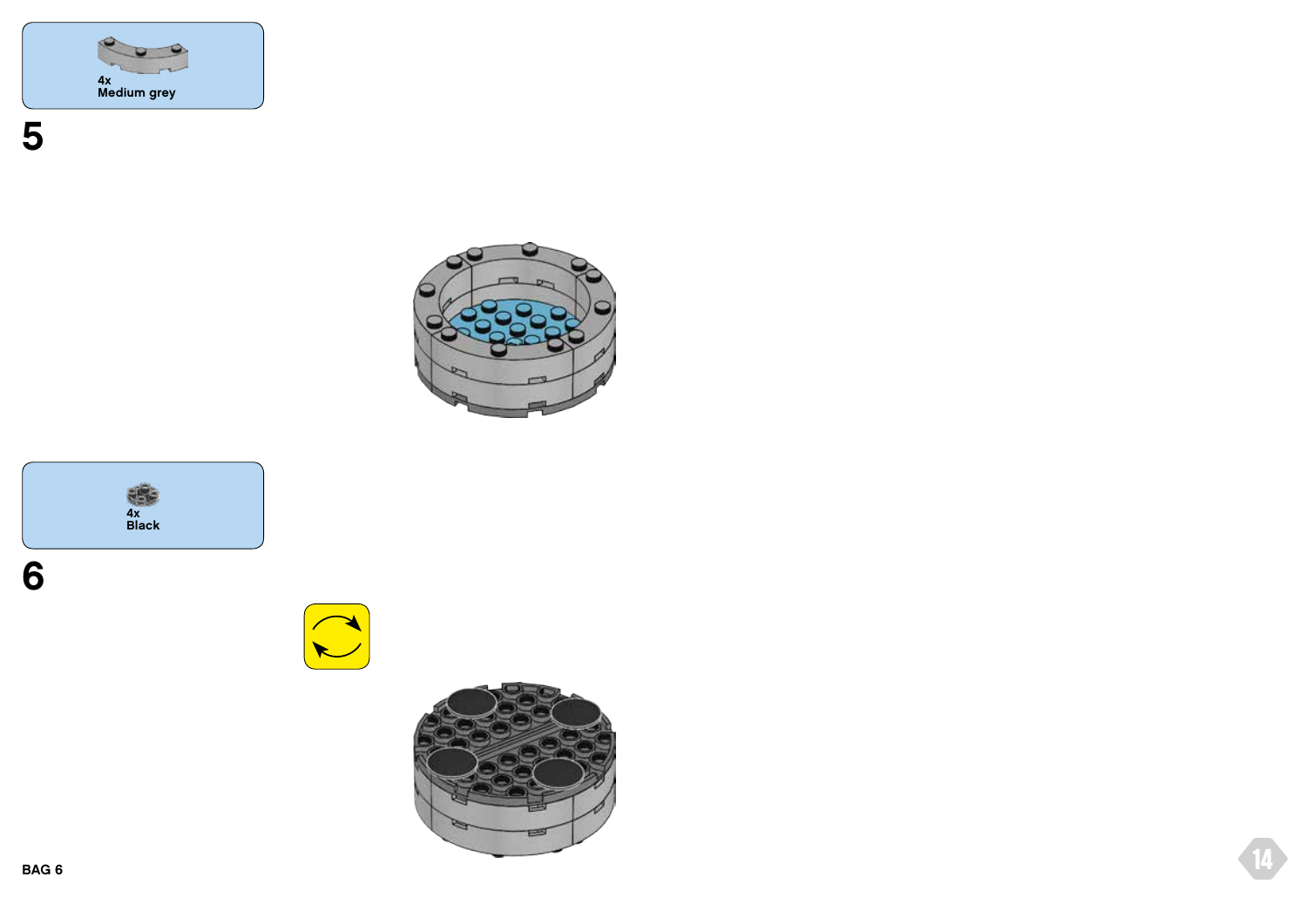



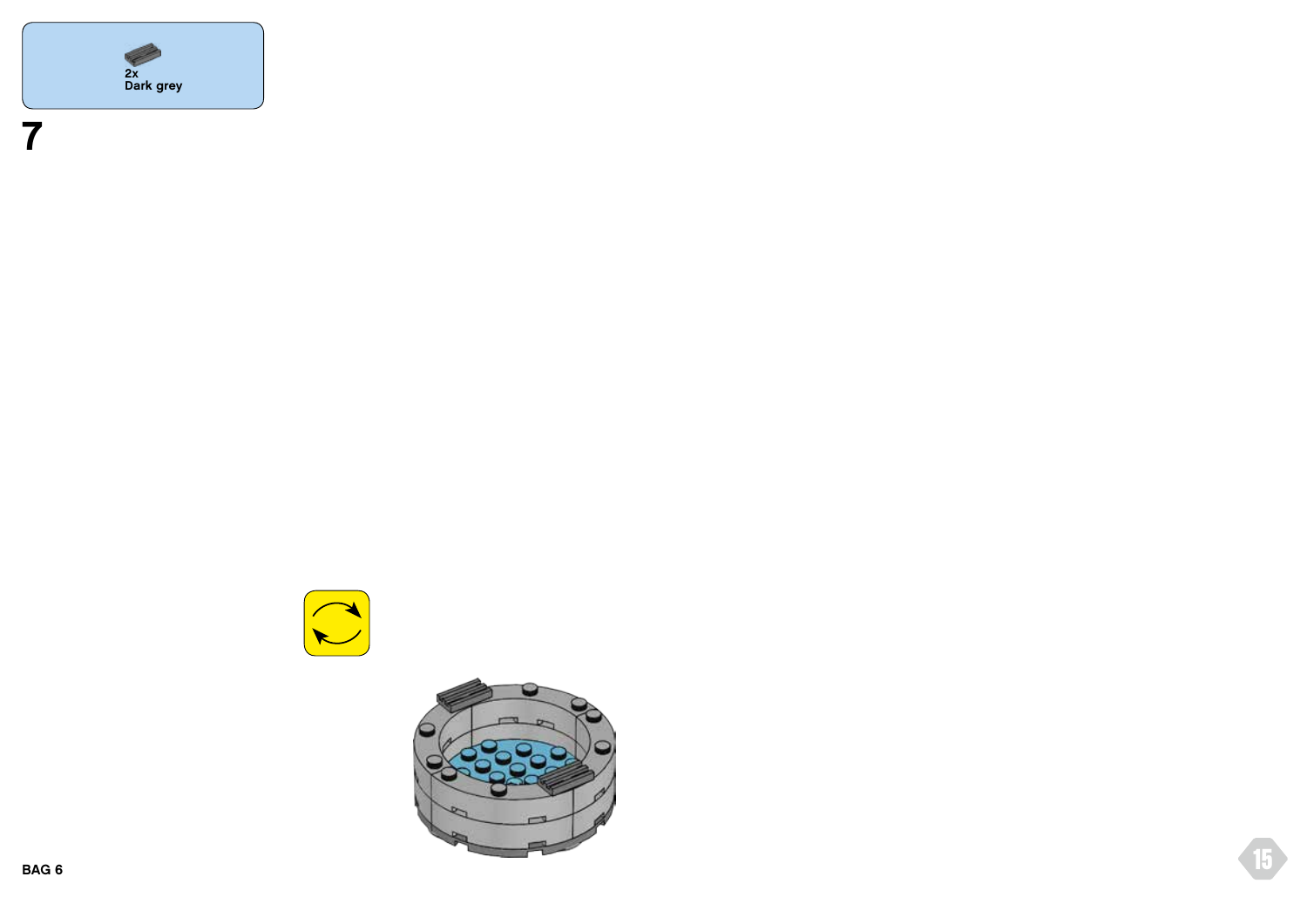







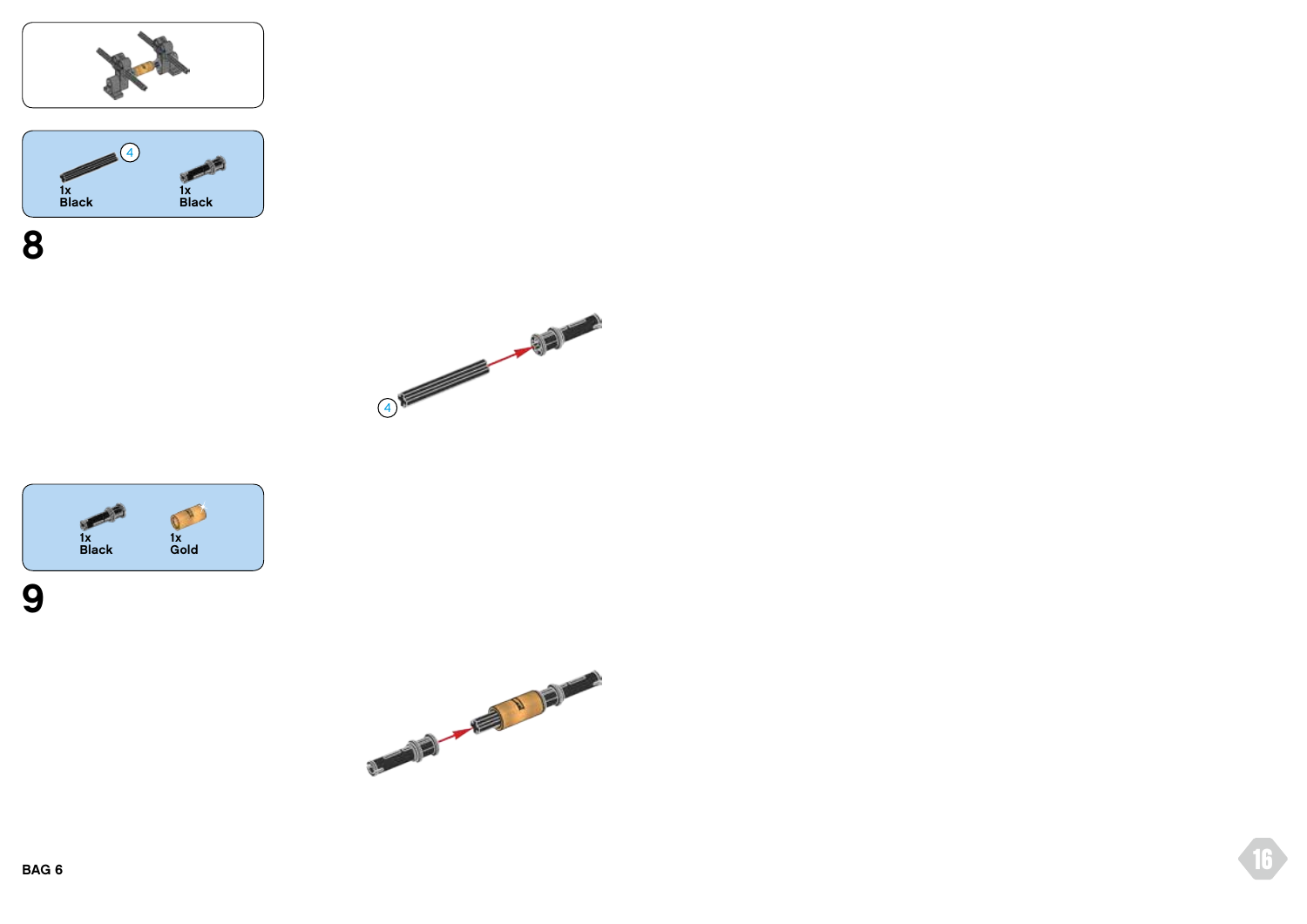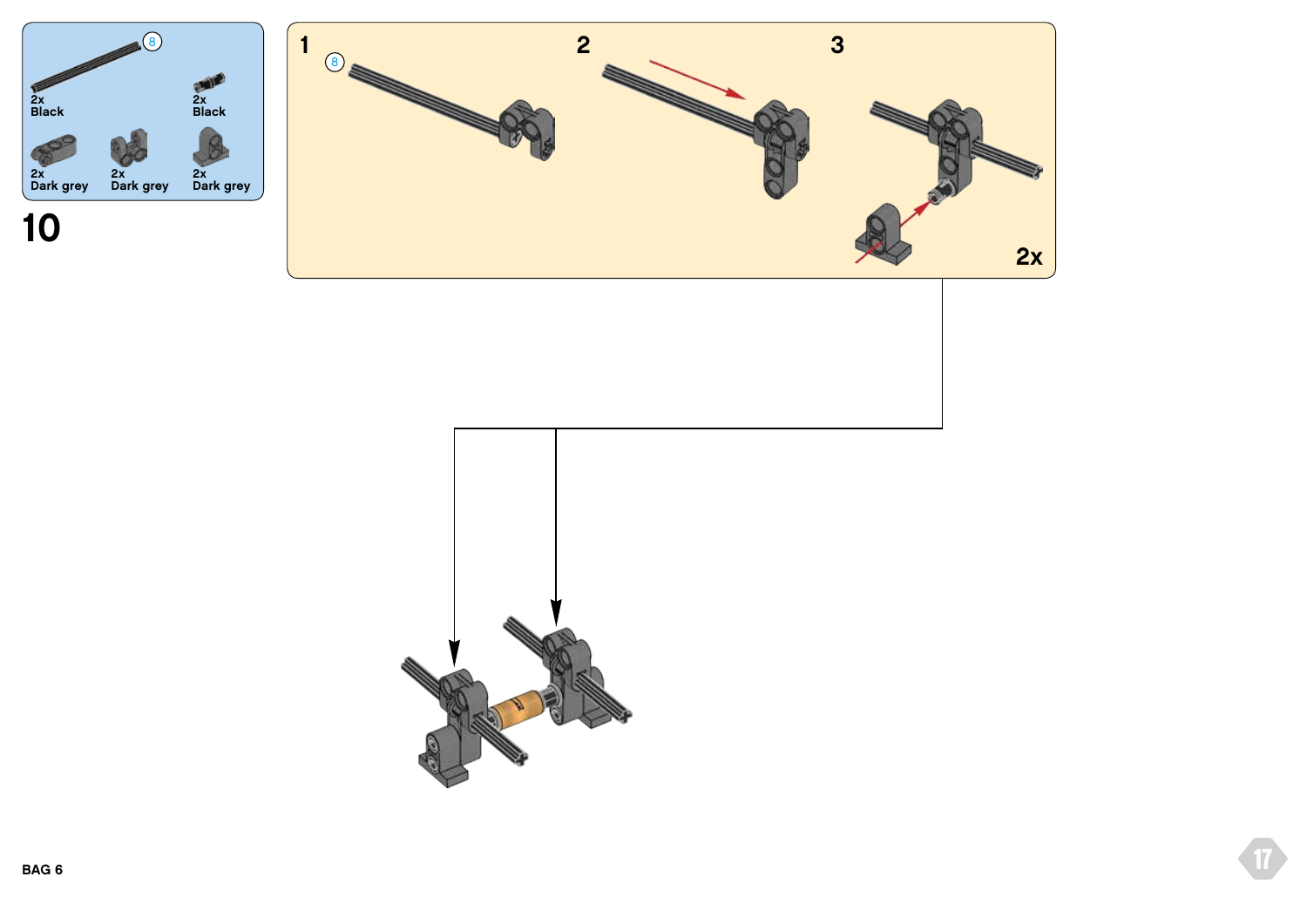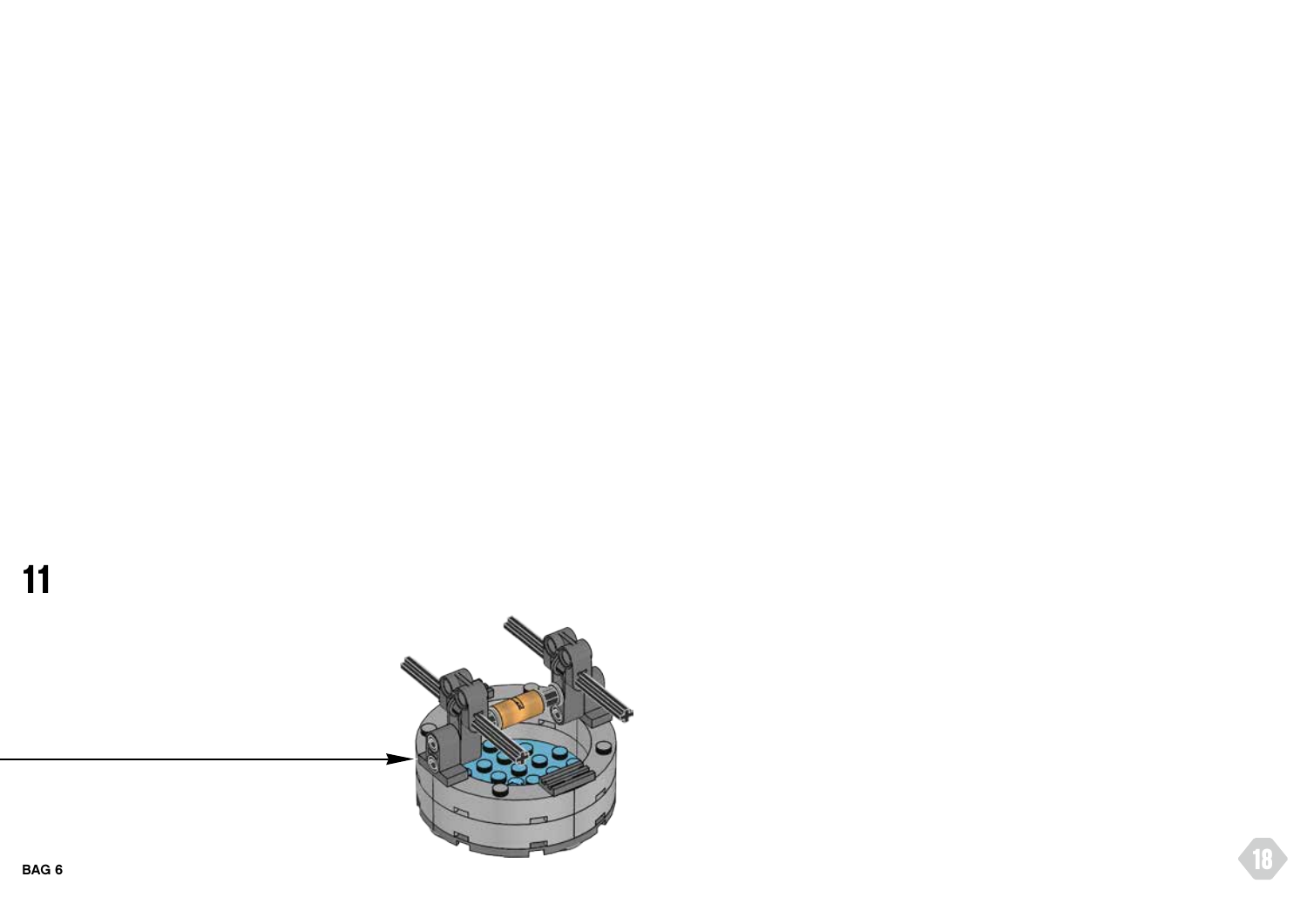









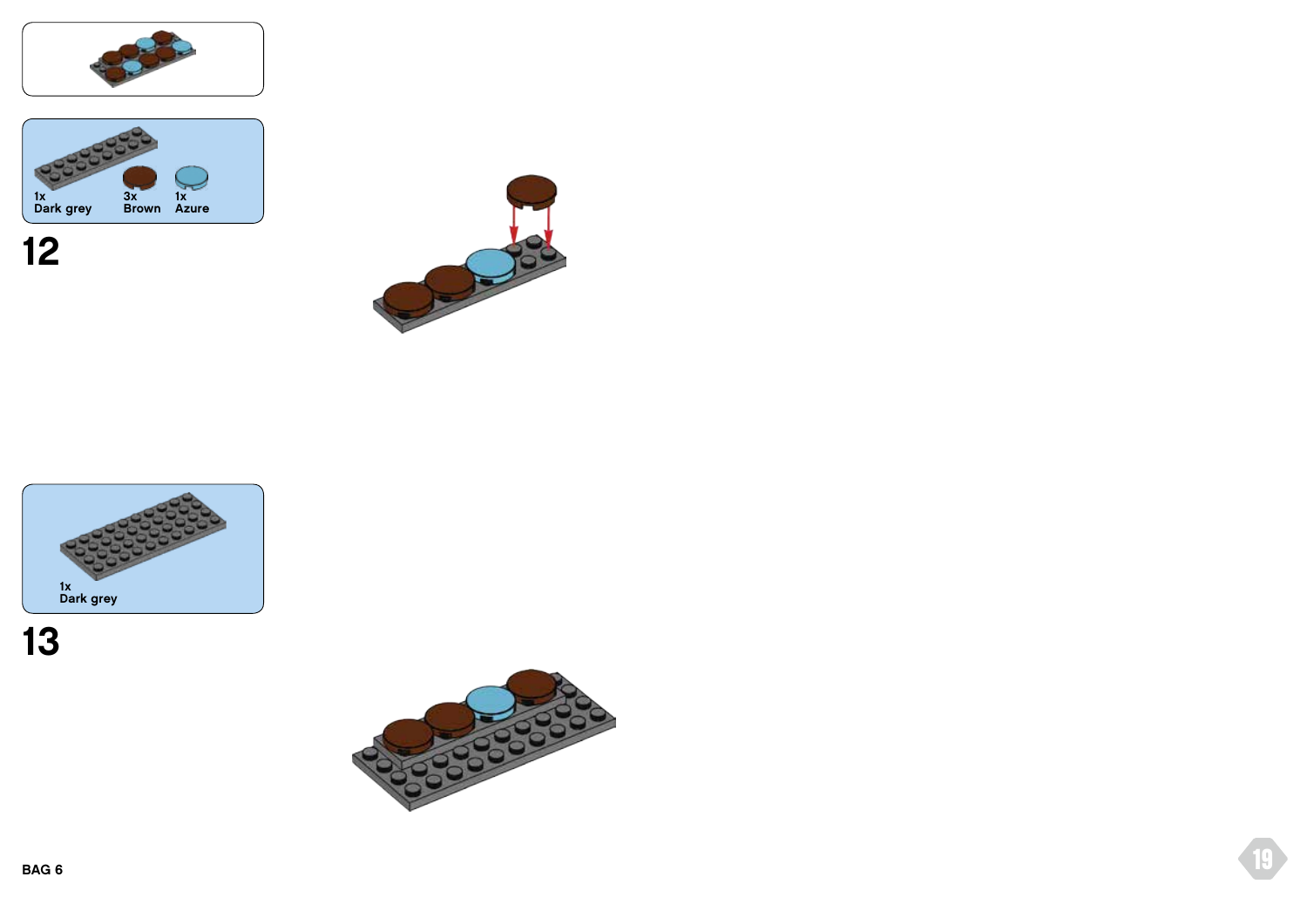







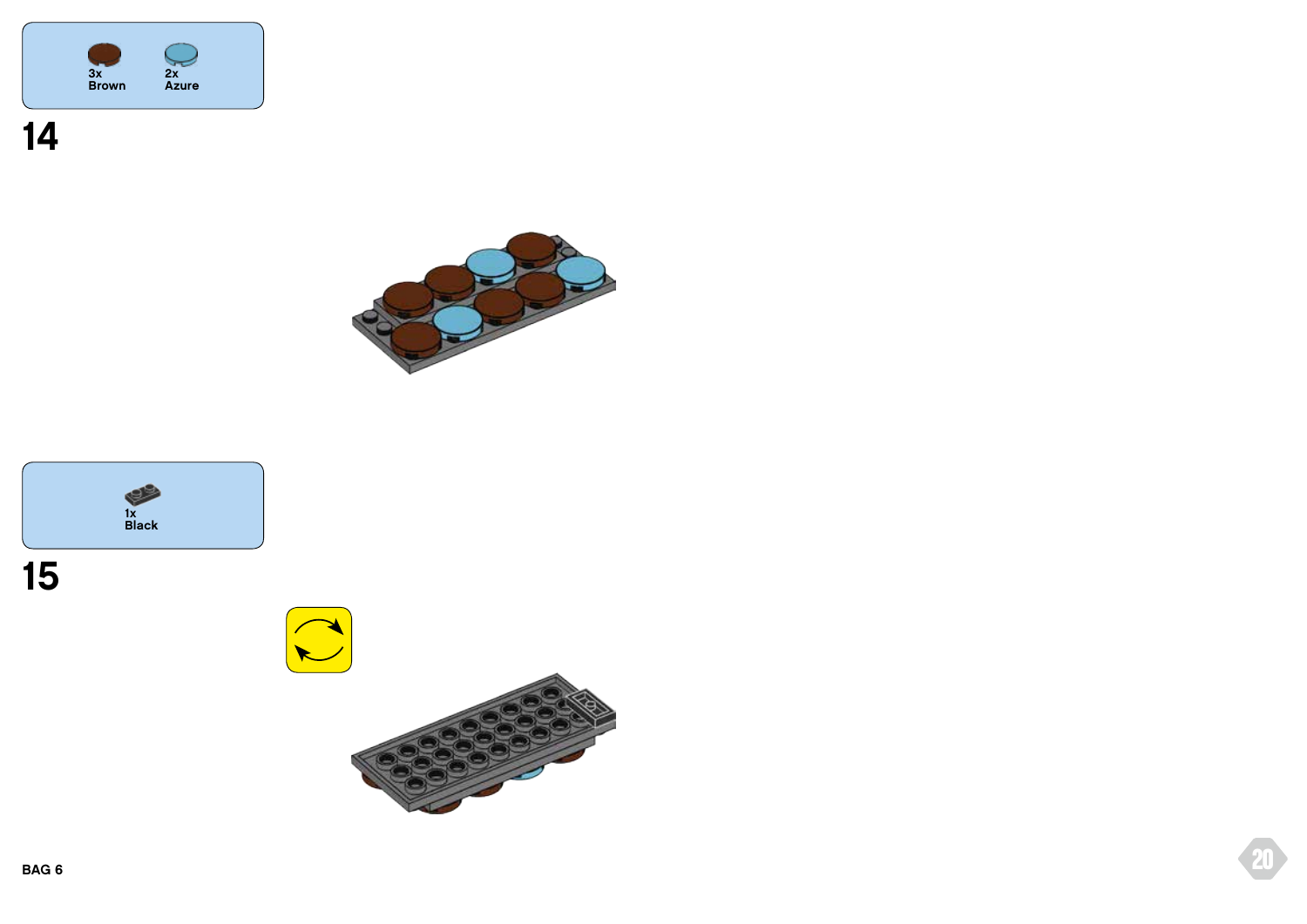





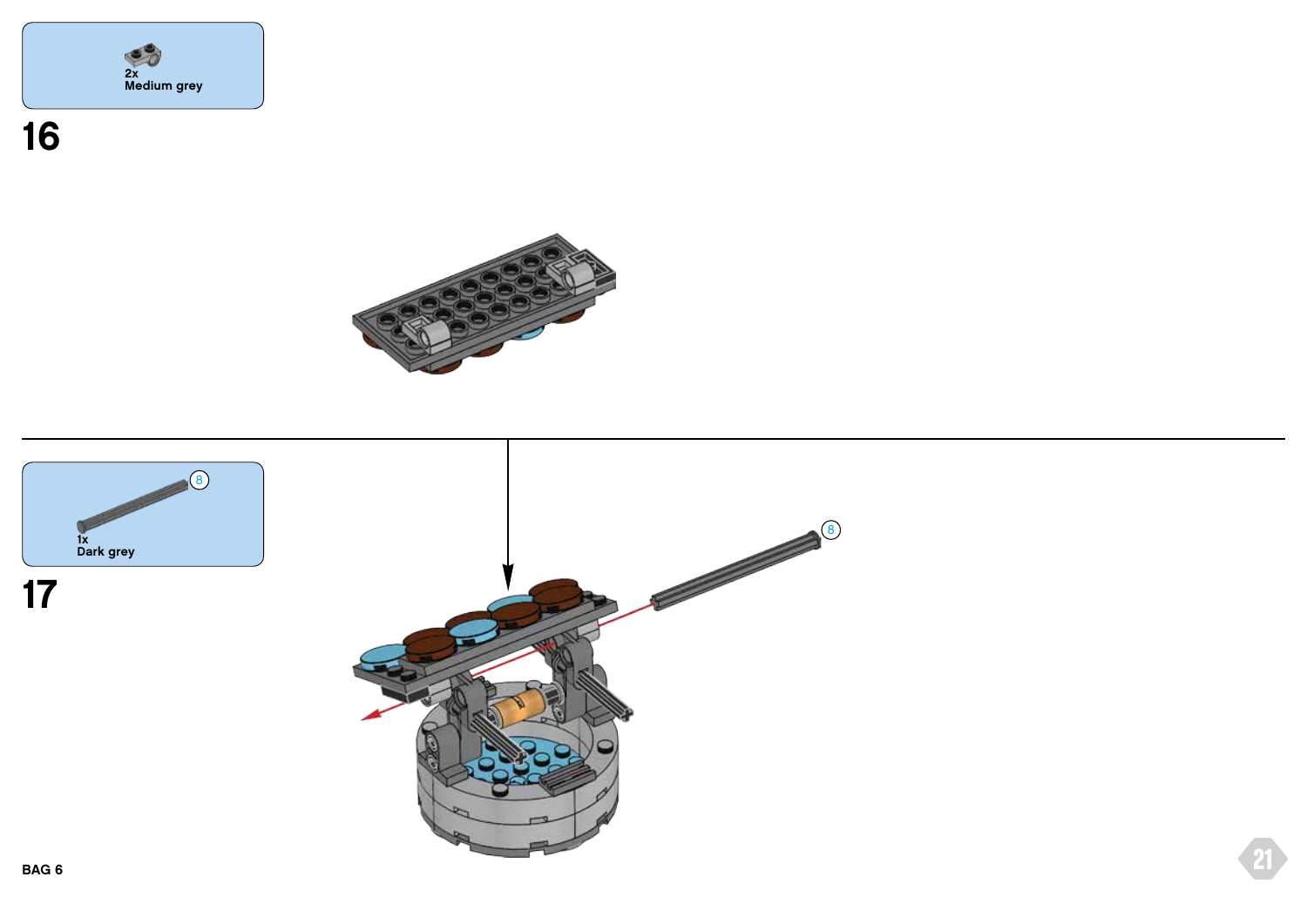

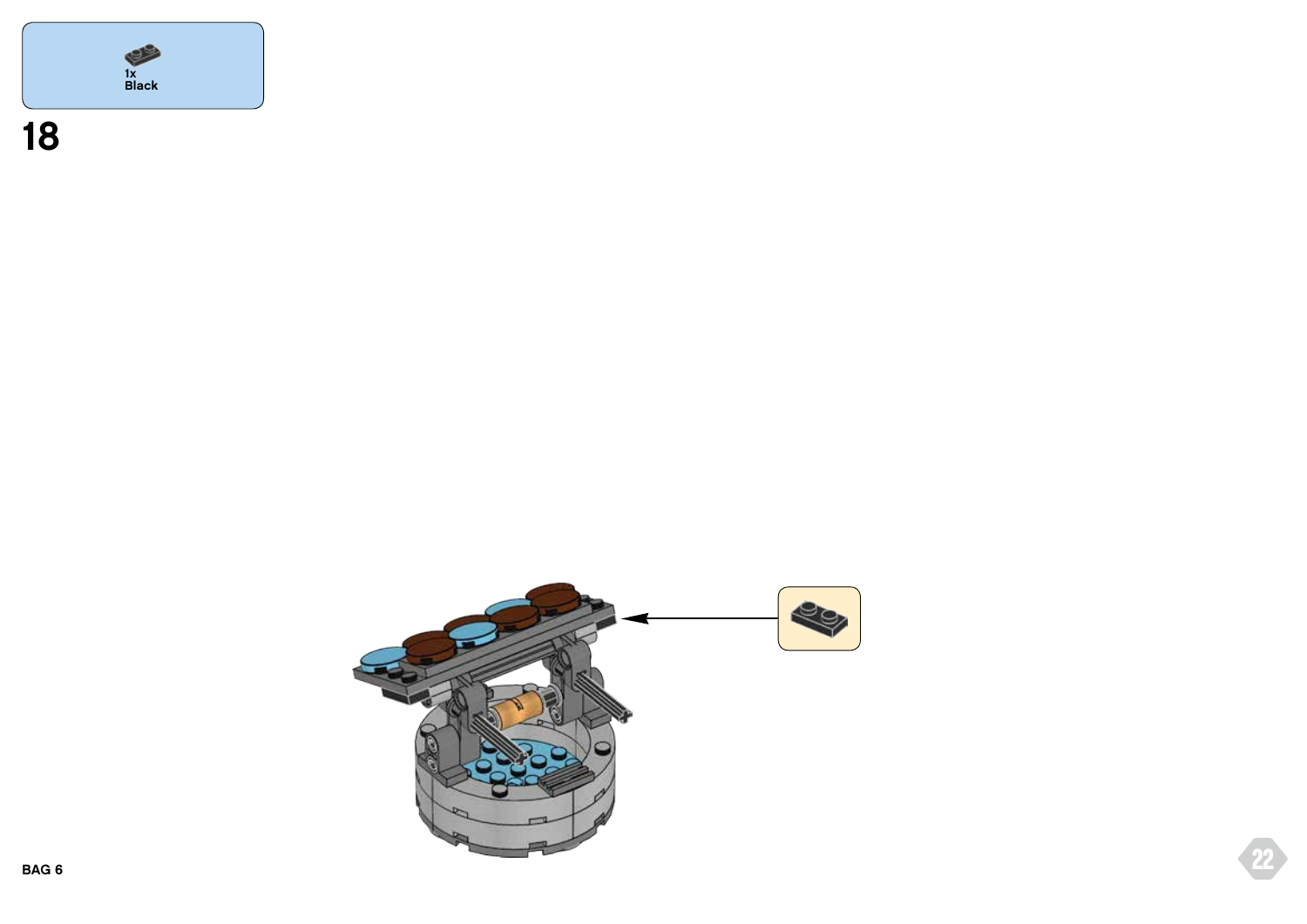

## **20**



## **19**





**BAG 6 23**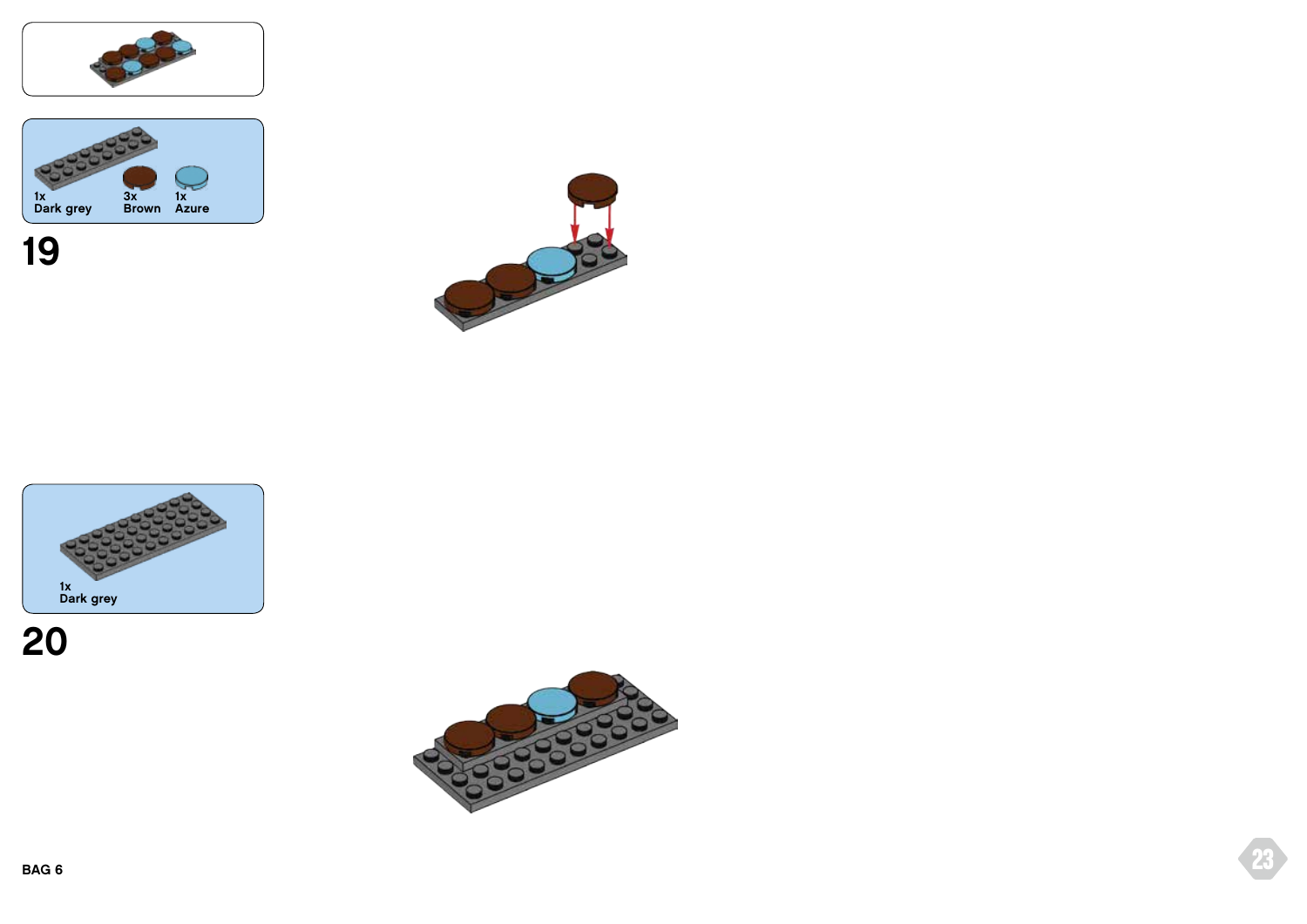







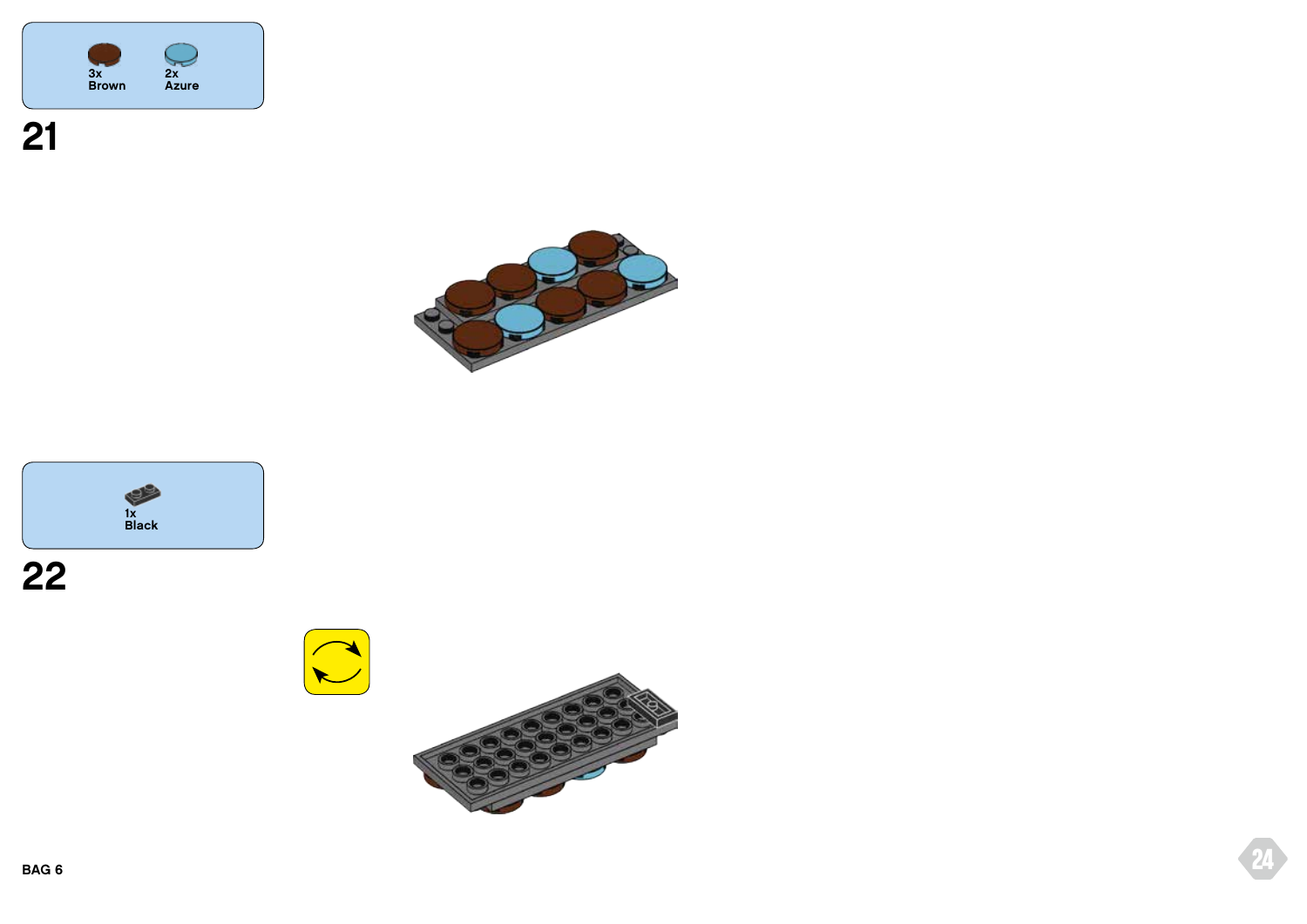